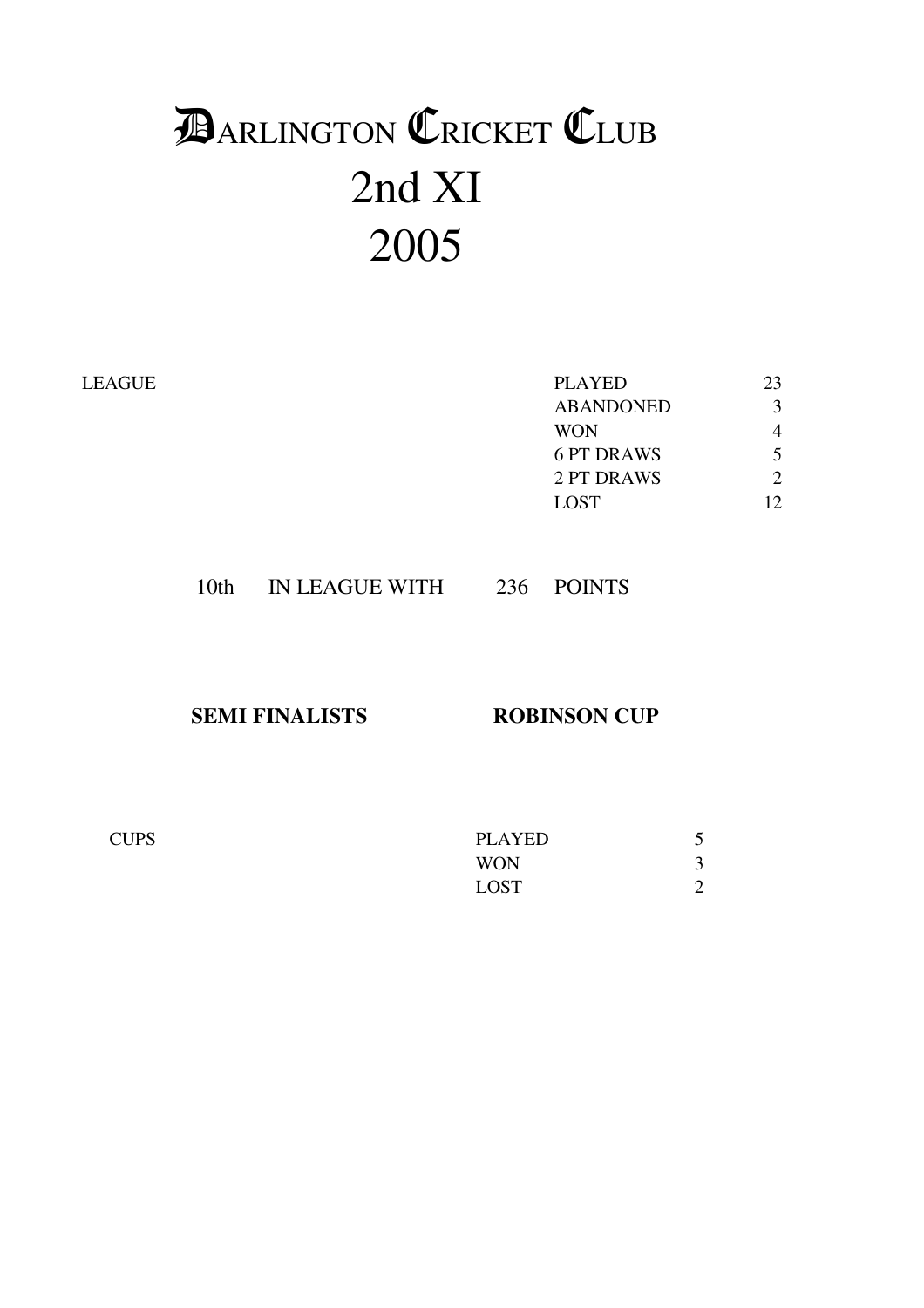| <b>LEAGUE BATTING</b> |                |                |                |                  |                |         |                  |                  |                |                  |
|-----------------------|----------------|----------------|----------------|------------------|----------------|---------|------------------|------------------|----------------|------------------|
|                       |                |                | Highest        | <b>Not</b>       | Comp.          |         |                  |                  | Number of      |                  |
|                       | Innings        | Runs           | Score          | Out              | Innings        | Average | 50's             | 100's            | 4's            | 6's              |
| <b>C S BIGLIN</b>     | 16             | 793            | 126            | 1                | 15             | 52.87   | 7                | $\overline{2}$   | 116            | 8                |
| <b>K BARKER</b>       | 20             | 701            | $101*$         | 2                | 18             | 38.94   | 6                | 1                | 71             | $\boldsymbol{0}$ |
| <b>D J MORGANS</b>    | 18             | 681            | 89             | $\boldsymbol{0}$ | 18             | 37.83   | 7                | $\Omega$         | 97             | 6                |
| <b>S GOUGH</b>        | 17             | 287            | 60             | 3                | 14             | 20.50   | 1                | $\Omega$         | 35             | $\boldsymbol{0}$ |
| <b>D HODGSON</b>      | 14             | 214            | $50*$          | 3                | 11             | 19.45   | 1                | $\Omega$         | 15             | $\mathbf{0}$     |
| <b>J WATSON</b>       | 16             | 291            | 80             | 1                | 15             | 19.40   | 1                | $\boldsymbol{0}$ | 35             | $\boldsymbol{0}$ |
| <b>Also Batted</b>    |                |                |                |                  |                |         |                  |                  |                |                  |
| <b>K</b> LEE          | 5              | 100            | $57*$          | 3                | $\overline{2}$ | 50.00   | $\mathbf{1}$     | $\boldsymbol{0}$ | 8              | 1                |
| <b>D COATES</b>       | $\overline{c}$ | 32             | $16*$          | 1                | 1              | 32.00   | $\theta$         | $\overline{0}$   | 3              | 1                |
| <b>SLEE</b>           | 8              | 122            | $35*$          | $\overline{2}$   | 6              | 20.33   | $\mathbf{0}$     | $\Omega$         | 15             | $\boldsymbol{0}$ |
| <b>L COATES</b>       | 1              | 17             | 17             | $\boldsymbol{0}$ | 1              | 17.00   | $\boldsymbol{0}$ | $\boldsymbol{0}$ | $\overline{2}$ | $\boldsymbol{0}$ |
| <b>D THOMAS</b>       | 11             | 116            | $20*$          | 4                | $\overline{7}$ | 16.57   | $\mathbf{0}$     | $\Omega$         | 11             | $\mathbf{1}$     |
| <b>L CRAGGS</b>       | $\overline{7}$ | 71             | $37*$          | 2                | 5              | 14.20   | $\mathbf{0}$     | $\theta$         | 5              | $\boldsymbol{0}$ |
| <b>R TULIP</b>        | 8              | 87             | 24             | 1                | $\overline{7}$ | 12.43   | $\theta$         | $\boldsymbol{0}$ | $\overline{7}$ | $\overline{2}$   |
| <b>R STOCK</b>        | 11             | 40             | $9*$           | $\overline{4}$   | $\overline{7}$ | 5.71    | $\overline{0}$   | $\theta$         | 3              | $\mathbf{0}$     |
| <b>J STOCK</b>        | 10             | 51             | 32             | $\boldsymbol{0}$ | 10             | 5.10    | $\mathbf{0}$     | $\boldsymbol{0}$ | 8              | $\boldsymbol{0}$ |
| <b>M MORGANS</b>      | 9              | 40             | 19*            | 1                | 8              | 5.00    | $\mathbf{0}$     | $\Omega$         | $\overline{2}$ | $\boldsymbol{0}$ |
| <b>M DOBINSON</b>     | 6              | 23             | 13             | $\boldsymbol{0}$ | 6              | 3.83    | $\mathbf{0}$     | $\Omega$         | $\overline{2}$ | $\boldsymbol{0}$ |
| <b>A DEUCHAR</b>      | 5              | 7              | $\overline{4}$ | 3                | $\overline{2}$ | 3.50    | $\boldsymbol{0}$ | $\boldsymbol{0}$ | $\overline{0}$ | $\boldsymbol{0}$ |
| <b>S RUSSELL</b>      | 4              | 8              | $\overline{4}$ | $\mathbf{1}$     | 3              | 2.67    | $\mathbf{0}$     | $\boldsymbol{0}$ | $\Omega$       | $\mathbf{0}$     |
| <b>R BIDDLE</b>       | 1              | $\overline{2}$ | $\overline{2}$ | $\boldsymbol{0}$ | 1              | 2.00    | $\boldsymbol{0}$ | $\boldsymbol{0}$ | $\overline{0}$ | $\boldsymbol{0}$ |
| P BENTLEY             | $\overline{c}$ | $\overline{2}$ | $2*$           | 1                | 1              | 2.00    | $\theta$         | $\theta$         | $\overline{0}$ | $\boldsymbol{0}$ |
| <b>L BROWN</b>        | 1              | 4              | $\overline{4}$ | $\boldsymbol{0}$ | 1              | 4.00    | $\overline{0}$   | $\overline{0}$   | $\mathbf{1}$   | $\boldsymbol{0}$ |
| <b>J STAPLETON</b>    | $\overline{c}$ | 5              | $3*$           | $\overline{2}$   | $\theta$       | N/A     | $\boldsymbol{0}$ | $\Omega$         | $\theta$       | $\boldsymbol{0}$ |
| A FENWICK             | 1              | $\overline{0}$ | $0*$           | $\mathbf{1}$     | $\theta$       | N/A     | $\mathbf{0}$     | $\theta$         | $\theta$       | $\mathbf{0}$     |

| <b>RUNS SCORED FOR</b> | <b>WICKETS LOST</b> | AVERAGE |
|------------------------|---------------------|---------|
| 4111                   | 160                 | 25.69   |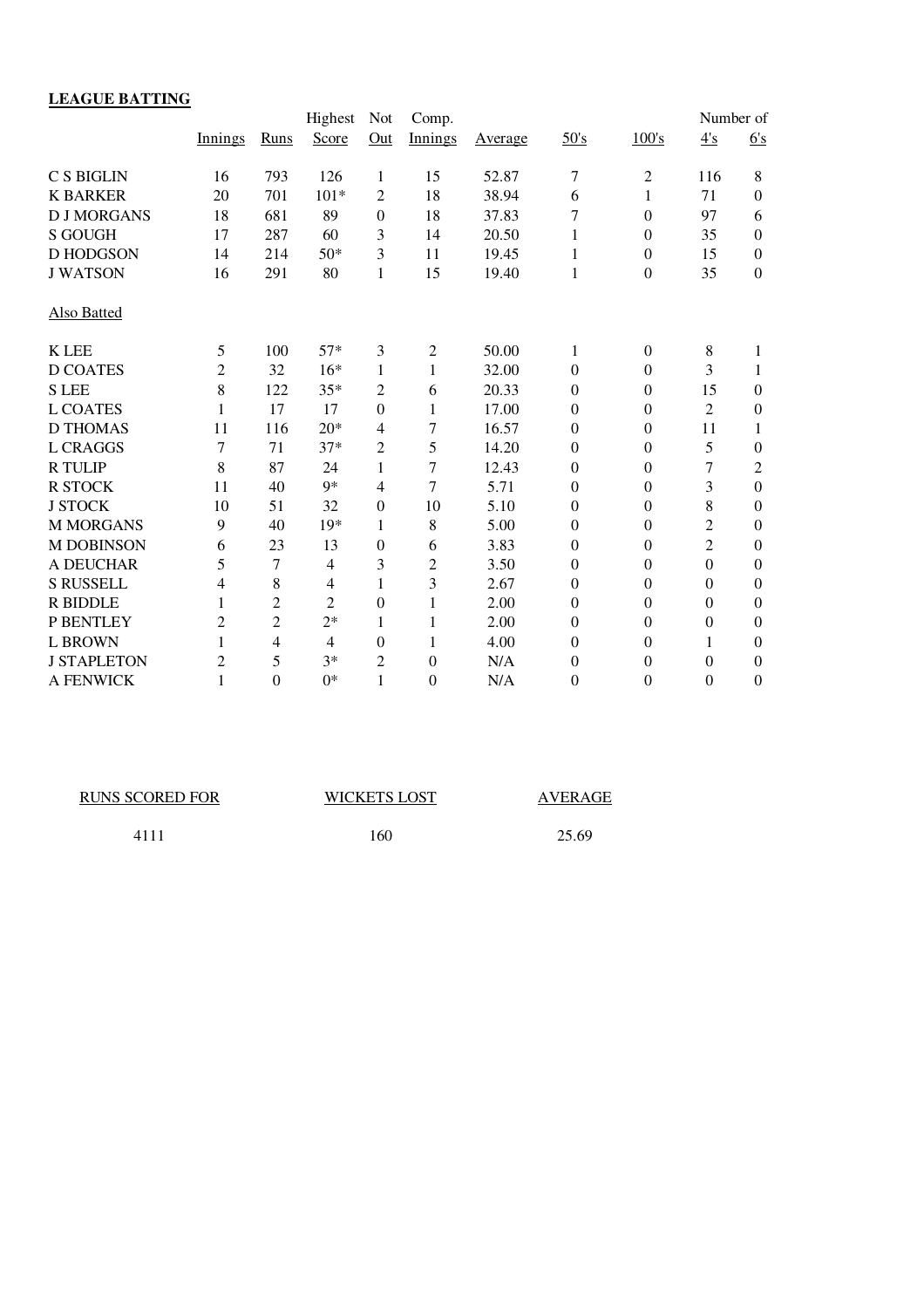|                     | <b>Balls</b>             | Overs | <b>Mdns</b>        | <b>Runs</b> | <b>Wkts</b>      | Average              | <b>Best</b><br>Bowling | Runs/<br>Over | Strike<br>Rate | Wides            | Number of<br>No Balls |
|---------------------|--------------------------|-------|--------------------|-------------|------------------|----------------------|------------------------|---------------|----------------|------------------|-----------------------|
| <b>D THOMAS</b>     | 732                      | 122   | 22                 | 404         | 23               | 17.57                | $4 - 17$               | 3.311         | 31.83          | 26               | 3                     |
| A DEUCHAR           | 541                      | 90.1  | 10                 | 337         | 11               | 30.64                | $3 - 28$               | 3.740         | 49.18          | $\boldsymbol{7}$ | $\boldsymbol{0}$      |
| <b>J STOCK</b>      | 920                      | 153.2 | 11                 | 706         | 22               | 32.09                | $5 - 76$               | 4.608         | 41.82          | 30               | $\boldsymbol{0}$      |
| <b>M MORGANS</b>    | 786                      | 131   | 27                 | 412         | 12               | 34.33                | $3 - 30$               | 3.145         | 65.50          | 33               | 3                     |
| <b>R STOCK</b>      | 1081                     | 180.1 | 37                 | 702         | 16               | 43.88                | $2 - 20$               | 3.898         | 67.56          | 16               | 6                     |
| Also Bowled         |                          |       |                    |             |                  |                      |                        |               |                |                  |                       |
| <b>J STAPLETON</b>  | 234                      | 39    | 5                  | 143         | 12               | 11.92                | $5 - 12$               | 3.667         | 19.50          | 2                | $\boldsymbol{0}$      |
| <b>S GOUGH</b>      | 355                      | 59.1  | 3                  | 290         | 14               | 20.71                | $4 - 50$               | 4.907         | 25.36          | 14               | 1                     |
| <b>S</b> LEE        | 72                       | 12    | 1                  | 65          | 3                | 21.67                | $2 - 33$               | 5.417         | 24.00          | $\boldsymbol{0}$ | 3                     |
| <b>D COATES</b>     | 367                      | 61.1  | 9                  | 200         | 8                | 25.00                | $4 - 36$               | 3.273         | 45.88          | 1                | $\boldsymbol{0}$      |
| <b>K</b> LEE        | 156                      | 26    | $\overline{c}$     | 130         | $\overline{4}$   | 32.50                | $2 - 26$               | 5.000         | 39.00          | 8                | $\boldsymbol{0}$      |
| P BUXTON            | 306                      | 51    | 9                  | 203         | 4                | 50.75                | $3-45$                 | 3.980         | 76.50          | 1                | 6                     |
| <b>L CRAGGS</b>     | 144                      | 24    | $\overline{c}$     | 103         | $\boldsymbol{2}$ | 51.50                | $1 - 11$               | 4.292         | 72.00          | 9                | $\mathbf{1}$          |
| <b>S RUSSELL</b>    | 120                      | 20    | $\mathbf{1}$       | 113         | $\sqrt{2}$       | 56.50                | $1 - 11$               | 5.650         | 60.00          | $\boldsymbol{2}$ | $\overline{c}$        |
| R BIDDLE            | 18                       | 3     | $\boldsymbol{0}$   | 15          | $\boldsymbol{0}$ | $\rm N/A$            | $0 - 15$               | 5.000         | N/A            | 3                | $\boldsymbol{0}$      |
| Catches (all games) |                          |       |                    |             |                  |                      |                        |               |                |                  |                       |
| <b>K BARKER</b>     | 17                       |       | <b>J WATSON</b>    |             | 3                |                      | P BUXTON               |               | $\mathbf{1}$   |                  |                       |
| <b>M DOBINSON</b>   | 10                       |       | <b>K</b> LEE       |             | $\mathfrak{Z}$   |                      | <b>S</b> LEE           |               | $\mathbf{1}$   |                  |                       |
| <b>D HODGSON</b>    | 9                        |       | A DEUCHAR          |             | $\sqrt{2}$       |                      | <b>L CRAGGS</b>        |               | $\mathbf{1}$   |                  |                       |
| <b>S GOUGH</b>      | 6                        |       | <b>S RUSSELL</b>   |             | $\sqrt{2}$       |                      | <b>D COATES</b>        |               | $\mathbf{1}$   |                  |                       |
| <b>M MORGANS</b>    | 6                        |       | <b>D J MORGANS</b> |             | $\mathbf{1}$     |                      |                        |               |                |                  |                       |
| <b>R</b> TULIP      | 5                        |       | C S BIGLIN         |             | 1                |                      |                        |               |                |                  |                       |
| <b>J STOCK</b>      | 5                        |       | <b>D THOMAS</b>    |             | $\mathbf{1}$     |                      |                        |               |                |                  |                       |
| <b>J STAPLETON</b>  | $\overline{\mathcal{A}}$ |       | A FENWICK          |             | $\mathbf{1}$     |                      |                        |               |                |                  |                       |
| <b>Stumpings</b>    |                          |       |                    |             |                  |                      |                        |               |                |                  |                       |
| <b>M DOBINSON</b>   | 6                        |       |                    |             |                  |                      |                        |               |                |                  |                       |
| D HODGSON           | 3                        |       |                    |             |                  |                      |                        |               |                |                  |                       |
| P BENTLEY           | 1                        |       |                    |             |                  |                      |                        |               |                |                  |                       |
| RUNS SCORED AGAINST |                          |       |                    |             |                  | <b>WICKETS TAKEN</b> |                        |               |                | <b>AVERAGE</b>   |                       |

4079 132 30.90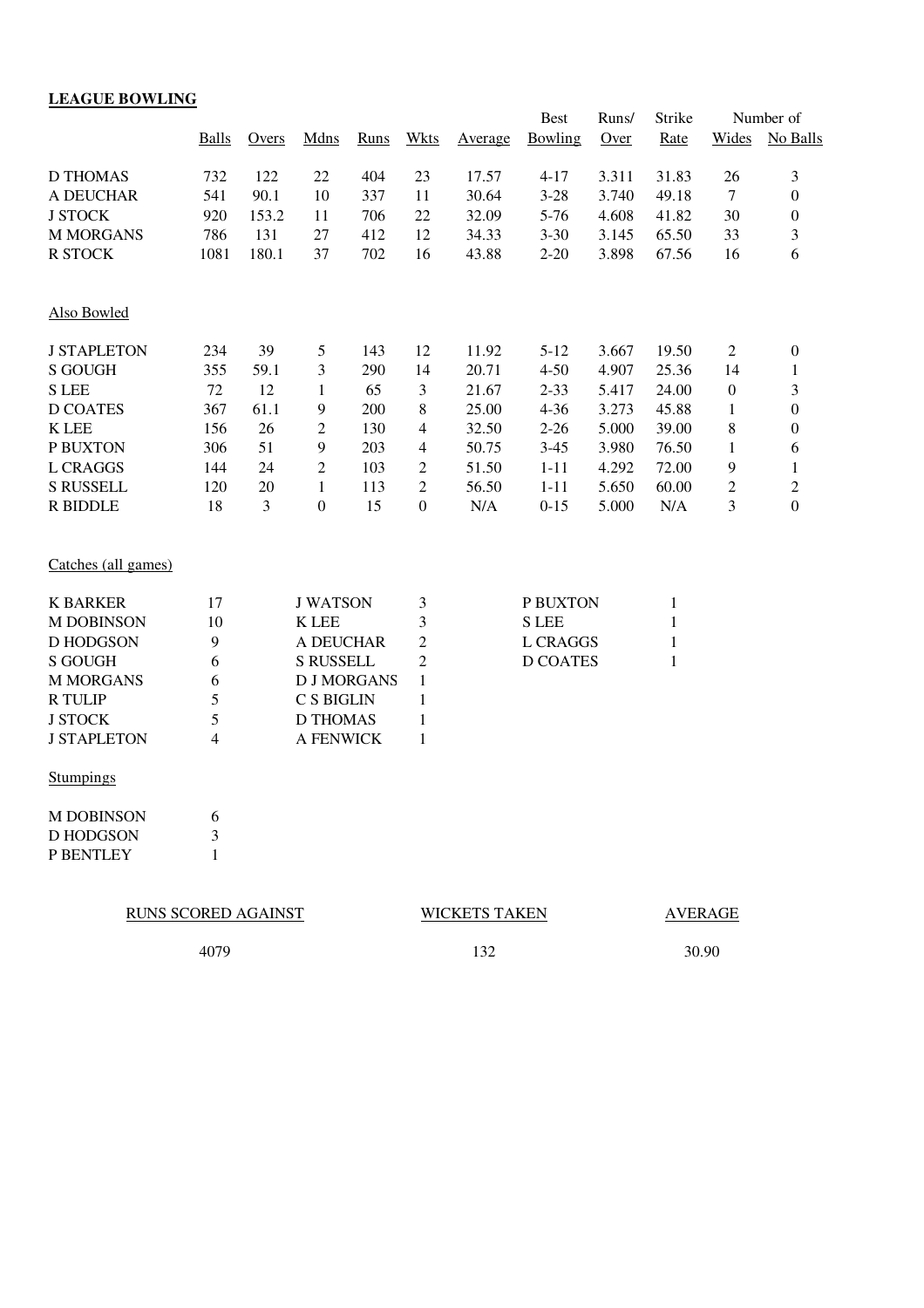| <b>CUP BATTING</b> |                |                | Highest        | Not            | Comp.          |         |                  |                | Number of        |
|--------------------|----------------|----------------|----------------|----------------|----------------|---------|------------------|----------------|------------------|
|                    | Innings        | Runs           | Score          | Out            | Innings        | Average | 50's             | 4's            | 6's              |
| <b>D J MORGANS</b> | 3              | 114            | 37             | 1              | $\overline{c}$ | 57.00   | $\boldsymbol{0}$ | 11             | $\theta$         |
| <b>K BARKER</b>    | 5              | 154            | 56*            | 2              | 3              | 51.33   | 2                | 9              | $\boldsymbol{0}$ |
| <b>Also Batted</b> |                |                |                |                |                |         |                  |                |                  |
| C S BIGLIN         | 2              | 124            | $92*$          | 1              | 1              | 124.00  | 1                | 17             | 1                |
| <b>S GOUGH</b>     | $\overline{c}$ | 103            | $84*$          | 1              | 1              | 103.00  | 1                | 14             | $\Omega$         |
| <b>D HODGSON</b>   | $\overline{c}$ | 40             | $37*$          |                |                | 40.00   | $\theta$         | 2              | $\boldsymbol{0}$ |
| <b>J STOCK</b>     | 1              | 32             | 32             | $\Omega$       |                | 32.00   | $\boldsymbol{0}$ | $\overline{2}$ | $\overline{0}$   |
| <b>S RUSSELL</b>   | 2              | 17             | 12             | 1              |                | 17.00   | $\theta$         | $\theta$       | $\overline{0}$   |
| N FENWICK          |                | 7              | 7              | $\overline{0}$ |                | 7.00    | $\theta$         | $\theta$       | $\theta$         |
| <b>R TULIP</b>     |                | 6              | 6              | $\Omega$       | 1              | 6.00    | $\theta$         | 1              | $\overline{0}$   |
| <b>D THOMAS</b>    |                | 6              | 6              | $\overline{0}$ |                | 6.00    | $\theta$         | $\theta$       | $\theta$         |
| <b>M DOBINSON</b>  |                | 6              | 6              | $\overline{0}$ | 1              | 6.00    | $\theta$         | $\theta$       | $\overline{0}$   |
| <b>M MORGANS</b>   | 2              | 5              | 5              | $\overline{0}$ | 2              | 2.50    | $\theta$         | $\theta$       | $\theta$         |
| <b>S</b> LEE       |                | $\overline{2}$ | $\overline{2}$ | $\Omega$       | 1              | 2.00    | $\boldsymbol{0}$ | $\theta$       | $\theta$         |
| <b>J WATSON</b>    |                | 23             | $23*$          | 1              | $\theta$       | N/A     | $\theta$         | 5              | $\theta$         |
| <b>M AIREY</b>     |                | $0*$           | $0*$           |                | $\Omega$       | N/A     | $\boldsymbol{0}$ | 0              | $\boldsymbol{0}$ |

| <b>RUNS SCORED FOR</b> | <b>WICKETS LOST</b> | AVERAGE |
|------------------------|---------------------|---------|
| 719                    | . .                 | 42.29   |

| <b>CUP BOWLING</b> |                |       |                |                |          |         | <b>Best</b> | Runs/ | Strike |              | Number of        |
|--------------------|----------------|-------|----------------|----------------|----------|---------|-------------|-------|--------|--------------|------------------|
|                    | Balls          | Overs | Mdns           | Runs           | Wkts     | Average | Bowling     | Over  | Rate   |              | Wides No Balls   |
| P BUXTON           | 93             | 15    |                | 57             | 5        | 11.40   | $5-29$      | 3.800 | 18.60  | 3            | $\boldsymbol{0}$ |
| <b>M MORGANS</b>   | 163            | 26    |                | 114            | 7        | 16.29   | $3 - 31$    | 4.385 | 23.29  | 7            | $\boldsymbol{0}$ |
| <b>J STOCK</b>     | 58             | 9.4   | $\Omega$       | 84             | 4        | 21.00   | $3 - 38$    | 8.936 | 14.50  | $\Omega$     | $\theta$         |
| A DEUCHAR          | 54             | 9     | $\overline{0}$ | 45             | 2        | 22.50   | $2 - 15$    | 5.000 | 27.00  | $\Omega$     | $\boldsymbol{0}$ |
| <b>D THOMAS</b>    | 141            | 23    | 3              | 107            | 3        | 35.67   | $3 - 35$    | 4.652 | 47.00  |              | $\overline{c}$   |
| R STOCK            | 61             | 10    |                | 61             |          | 61.00   | $1-20$      | 6.100 | 61.00  | $\mathbf{0}$ |                  |
| Also Bowled        |                |       |                |                |          |         |             |       |        |              |                  |
| <b>J STAPLETON</b> | 24             | 4     |                | 6              | 3        | 2.00    | $3-6$       | 1.500 | 8.00   | $\Omega$     | $\theta$         |
| L CRAGGS           | 25             | 4     | $\theta$       | 11             | 3        | 3.67    | 3-11        | 2.750 | 8.33   | $\Omega$     |                  |
| <b>K BARKER</b>    | 20             | 3     | $\theta$       | 15             |          | 15.00   | $1 - 15$    | 5.000 | 20.00  | 2            | $\overline{0}$   |
| <b>S RUSSELL</b>   | 38             | 6     | $\theta$       | 38             |          | 38.00   | 1-11        | 6.333 | 38.00  | 1            |                  |
| <b>J WATSON</b>    | 14             | 2     | $\theta$       | 14             | $\theta$ | N/A     | $0-14$      | 7.000 | N/A    | 2            | $\theta$         |
| <b>S GOUGH</b>     | $\overline{2}$ | 0.2   | $\overline{0}$ | $\overline{0}$ | $\theta$ | N/A     | $0-0$       | 0.000 | N/A    | $\theta$     | $\theta$         |

| RUNS SCORED AGAINST | <b>WICKETS TAKEN</b> | AVERAGE |
|---------------------|----------------------|---------|
| 580                 |                      | 18.13   |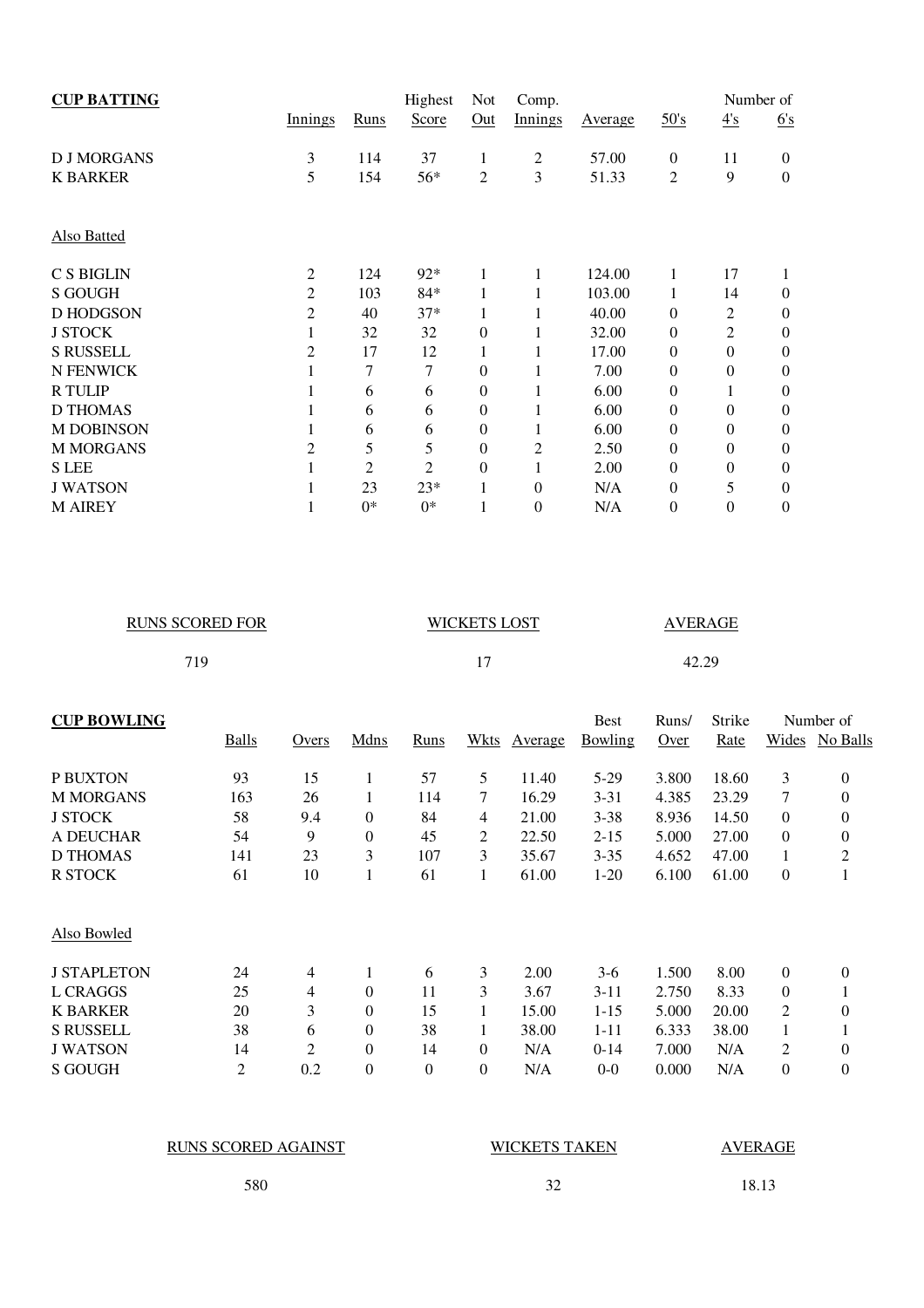# **INDIVIDUAL BATTING**

| 100's | C S BIGLIN         | 126    | v REDCAR                | (H) | <b>LEAGUE</b> | off    | $\overline{?}$           |           |
|-------|--------------------|--------|-------------------------|-----|---------------|--------|--------------------------|-----------|
|       | C S BIGLIN         | 108*   | <b>v DARLINGTON RA</b>  | (H) | <b>LEAGUE</b> |        | $\gamma$                 |           |
|       | <b>K BARKER</b>    | $101*$ | <b>v NORMANBY HALL</b>  | (H) | <b>LEAGUE</b> |        |                          | 132 balls |
|       |                    |        |                         |     |               |        |                          |           |
| 50's  | C S BIGLIN         | $92*$  | <b>v</b> MARSKE         | (H) | <b>CUP</b>    | $\int$ | 46                       | balls     |
|       | <b>D J MORGANS</b> | 89     | <b>v DARLINGTON RA</b>  | (H) | <b>LEAGUE</b> |        | $\gamma$                 |           |
|       | <b>K BARKER</b>    | 88     | <b>v</b> BEDALE         | (H) | <b>LEAGUE</b> |        | 85                       | balls     |
|       | <b>S GOUGH</b>     | $84*$  | v MARSKE                | (H) | <b>CUP</b>    |        | 48                       | balls     |
|       | C S BIGLIN         | 84     | v YARM                  | (A) | <b>LEAGUE</b> |        | 86                       | balls     |
|       | <b>D J MORGANS</b> | 83     | <b>v SEATON CAREW</b>   | (H) | <b>LEAGUE</b> |        | 44                       | balls     |
|       | <b>J WATSON</b>    | 80     | <b>v BARNARD CASTLE</b> | (H) | <b>LEAGUE</b> |        | 73                       | balls     |
|       | <b>D J MORGANS</b> | 75     | <b>v MARTON</b>         | (A) | <b>LEAGUE</b> |        | 50                       | balls     |
|       | <b>D J MORGANS</b> | 74     | v REDCAR                | (A) | <b>LEAGUE</b> |        | 71                       | balls     |
|       | <b>C S BIGLIN</b>  | 72     | <b>v BLACKHALL</b>      | (A) | <b>LEAGUE</b> |        | $\overline{\mathcal{L}}$ |           |
|       | <b>K BARKER</b>    | 70     | <b>v BLACKHALL</b>      | (A) | <b>LEAGUE</b> |        | $\gamma$                 |           |
|       | <b>K BARKER</b>    | 64     | <b>v DARLINGTON RA</b>  | (A) | <b>LEAGUE</b> |        |                          | 100 balls |
|       | <b>D J MORGANS</b> | 62     | v YARM                  | (H) | <b>LEAGUE</b> |        | 38                       | balls     |
|       | <b>S GOUGH</b>     | 60     | <b>v THORNABY</b>       | (A) | <b>LEAGUE</b> |        | 68                       | balls     |
|       | C S BIGLIN         | 59     | v GUISBOROUGH           | (H) | <b>LEAGUE</b> |        | 71                       | balls     |
|       | <b>K BARKER</b>    | $57*$  | <b>v SEATON CAREW</b>   | (H) | <b>LEAGUE</b> |        | 95                       | balls     |
|       | <b>K</b> LEE       | $57*$  | <b>v</b> MARTON         | (H) | <b>LEAGUE</b> |        | 70                       | balls     |
|       | <b>D J MORGANS</b> | 57     | <b>v MARTON</b>         | (H) | <b>LEAGUE</b> |        | 42                       | balls     |
|       | <b>K BARKER</b>    | 56*    | <b>v NORMANBY HALL</b>  | (A) | CUP           |        | $\overline{?}$           |           |
|       | <b>C S BIGLIN</b>  | 56     | <b>v</b> BEDALE         | (A) | <b>LEAGUE</b> |        | 77                       | balls     |
|       | <b>K BARKER</b>    | 56     | v REDCAR                | (H) | <b>LEAGUE</b> |        | $\gamma$                 |           |
|       | <b>D J MORGANS</b> | 55     | <b>v</b> BEDALE         | (H) | <b>LEAGUE</b> |        | 44                       | balls     |
|       | C S BIGLIN         | 54     | <b>v DARLINGTON RA</b>  | (A) | <b>LEAGUE</b> |        | 75                       | balls     |
|       | <b>K BARKER</b>    | 54     | v YARM                  | (H) | <b>LEAGUE</b> |        | 43                       | balls     |
|       | <b>K BARKER</b>    | 54     | v MIDDLESBORO           | (H) | <b>CUP</b>    |        | 58                       | balls     |
|       | C S BIGLIN         | 51     | <b>v SEATON CAREW</b>   | (A) | <b>LEAGUE</b> |        | 76                       | balls     |
|       | D HODGSON          | $50*$  | <b>v NORMANBY HALL</b>  | (H) | <b>LEAGUE</b> |        | 78                       | balls     |

#### **FASTEST 50**

| DJMORGANS 62 v YARM |  | (H) LEAGUE off 38 balls |  |  |
|---------------------|--|-------------------------|--|--|
|                     |  |                         |  |  |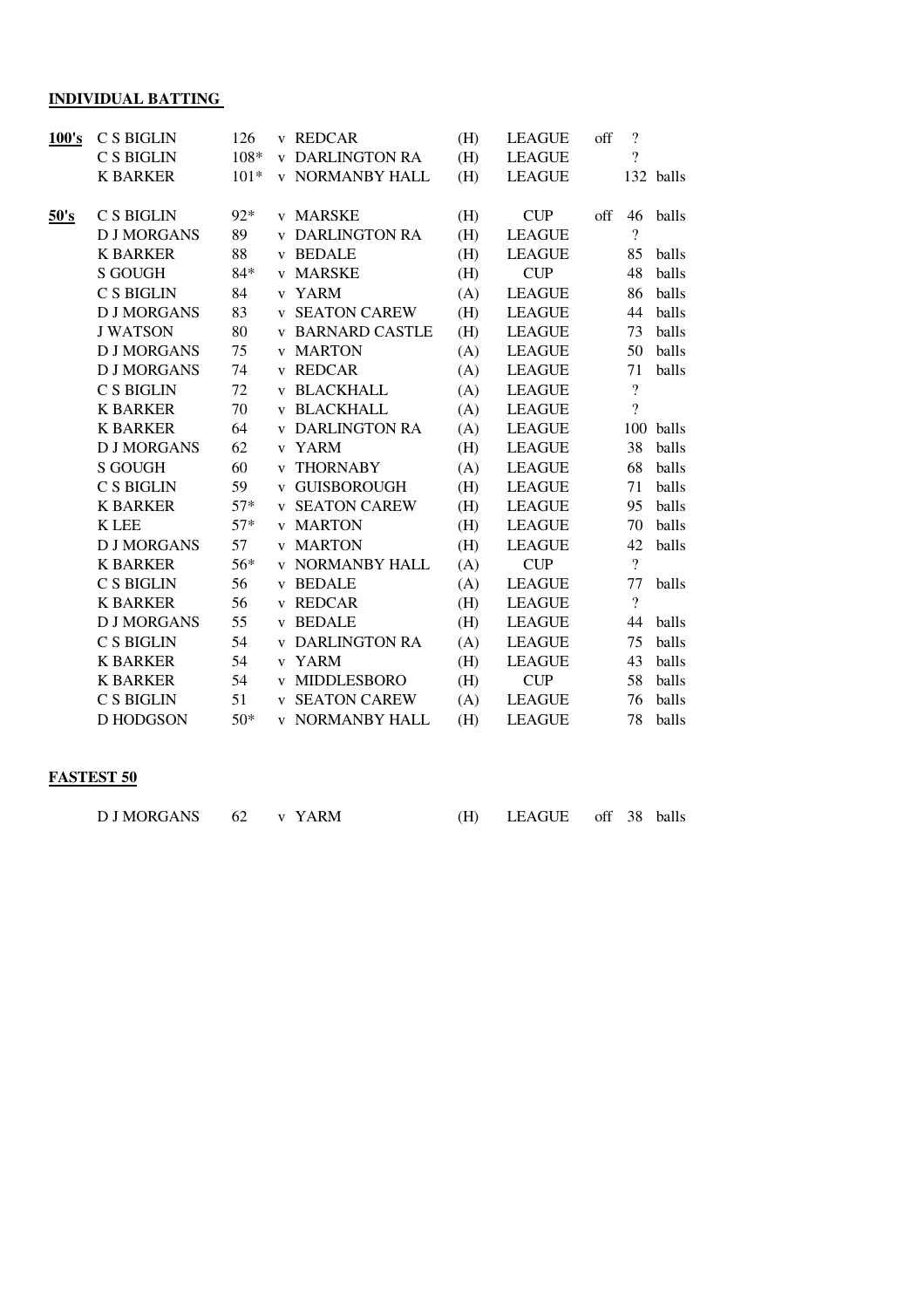### **HIGHEST LEAGUE PARTNERSHIPS** approx.

|                  |               |     |                                  |                  |              | balls         |
|------------------|---------------|-----|----------------------------------|------------------|--------------|---------------|
| 1st              | <b>WICKET</b> | 115 | v YARM                           | (H) D J MORGANS  | & K BARKER   | 120 LEAGUE    |
|                  |               | 115 | <b>v SEATON CAREW</b>            | (H) D J MORGANS  | & K BARKER   | 150 LEAGUE    |
| 2nd              | <b>WICKET</b> | 200 | <b>v MARSKE</b>                  | (H) S GOUGH      | & C S BIGLIN | 138 CUP       |
| 3rd              | <b>WICKET</b> | 105 | v YARM                           | (H) C S BIGLIN   | & D HODGSON  | 102 LEAGUE    |
| 4th              | <b>WICKET</b> | 62  | <b>v GUISBOROUGH</b>             | $(H)$ C S BIGLIN | & J WATSON   | 108 LEAGUE    |
| 5th              | <b>WICKET</b> | 79  | <b>v SEATON CAREW</b>            | $(A)$ C S BIGLIN | & L CRAGGS   | 108 LEAGUE    |
| 6th              | <b>WICKET</b> | 47  | <b>v</b> MARTON                  | $(H)$ K LEE      | & D THOMAS   | LEAGUE<br>84. |
| 7th              | <b>WICKET</b> | 47  | <b>v</b> MARTON                  | $(H)$ K LEE      | & M DOBINSON | LEAGUE<br>66  |
| 8th              | <b>WICKET</b> | 33  | <b>v</b> BEDALE                  | (A) L CRAGGS     | & D THOMAS   | LEAGUE<br>30  |
| 9th              | <b>WICKET</b> | 18  | <b>v BLACKHALL</b>               | (H) C S BIGLIN   | & R STOCK    | LEAGUE<br>48  |
| 10 <sub>th</sub> | <b>WICKET</b> | 31  | <b>STOKESLEY</b><br>$\mathbf{V}$ | (H) S LEE        | & D COATES   | LEAGUE<br>30. |

#### **OTHER 50+ PARTNERSHIPS**

| <b>1ST WICKET</b> | 107 | <b>v</b> BEDALE         | (H) D J MORGANS  | & K BARKER   | 120 LEAGUE |
|-------------------|-----|-------------------------|------------------|--------------|------------|
|                   | 93  | <b>v THORNABY</b>       | (A) S GOUGH      | & K BARKER   | 132 LEAGUE |
|                   | 88  | <b>v NORMANBY HALL</b>  | (H) D J MORGANS  | & K BARKER   | 168 LEAGUE |
|                   | 80  | v REDCAR                | (A) D J MORGANS  | & K BARKER   | 138 LEAGUE |
|                   | 80  | <b>v MARTON</b>         | (H) D J MORGANS  | & K BARKER   | 84 LEAGUE  |
|                   | 72  | <b>v MIDDLESBROUGH</b>  | (H) D J MORGANS  | & K BARKER   | 66 CUP     |
|                   | 71  | <b>v MARTON</b>         | (A) D J MORGANS  | & K BARKER   | 102 LEAGUE |
|                   | 67  | v REDCAR                | (H) D J MORGANS  | & K BARKER   | 67 CUP     |
|                   | 57  | <b>v NORMANBY HALL</b>  | (A) D J MORGANS  | & K BARKER   | 60 CUP     |
|                   |     |                         |                  |              |            |
| 2ND WICKET        | 178 | <b>v DARLINGTON RA</b>  | (H) D J MORGANS  | & C S BIGLIN | 246 LEAGUE |
|                   | 155 | v REDCAR                | (H) K BARKER     | & C S BIGLIN | 222 LEAGUE |
|                   | 143 | <b>v BLACKHALL</b>      | (A) K BARKER     | & C S BIGLIN | 204 LEAGUE |
|                   | 127 | <b>v NORMANBY HALL</b>  | (H) K BARKER     | & D HODGSON  | 132 LEAGUE |
|                   | 124 | <b>v DARLINGTON RA</b>  | (A) K BARKER     | & C S BIGLIN | 174 LEAGUE |
|                   | 81  | <b>v NORMANBY HALL</b>  | (A) K BARKER     | & D HODGSON  | 60 CUP     |
|                   | 69  | <b>v</b> BEDALE         | (H) K BARKER     | & C S BIGLIN | 96 LEAGUE  |
|                   | 68  | <b>v SEATON CAREW</b>   | (H) K BARKER     | & S GOUGH    | 54 LEAGUE  |
|                   | 65  | <b>v MIDDLESBROUGH</b>  | (H) K BARKER     | & C S BIGLIN | 54 CUP     |
|                   | 56  | v YARM                  | $(A)$ J STOCK    | & C S BIGLIN | 126 LEAGUE |
|                   |     |                         |                  |              |            |
| <b>3RD WICKET</b> | 54  | <b>v BARNARD CASTLE</b> | (A) K BARKER     | & SLEE       | 78 LEAGUE  |
|                   | 52  | v REDCAR                | (A) D HODGSON    | & J WATSON   | 84 LEAGUE  |
|                   |     |                         |                  |              |            |
| <b>4TH WICKET</b> | 51  | <b>v STOKESLEY</b>      | (A) J WATSON     | & S GOUGH    | 72 LEAGUE  |
|                   |     |                         |                  |              |            |
| <b>5TH WICKET</b> | 56  | <b>v</b> BEDALE         | $(A)$ C S BIGLIN | & L CRAGGS   | 192 LEAGUE |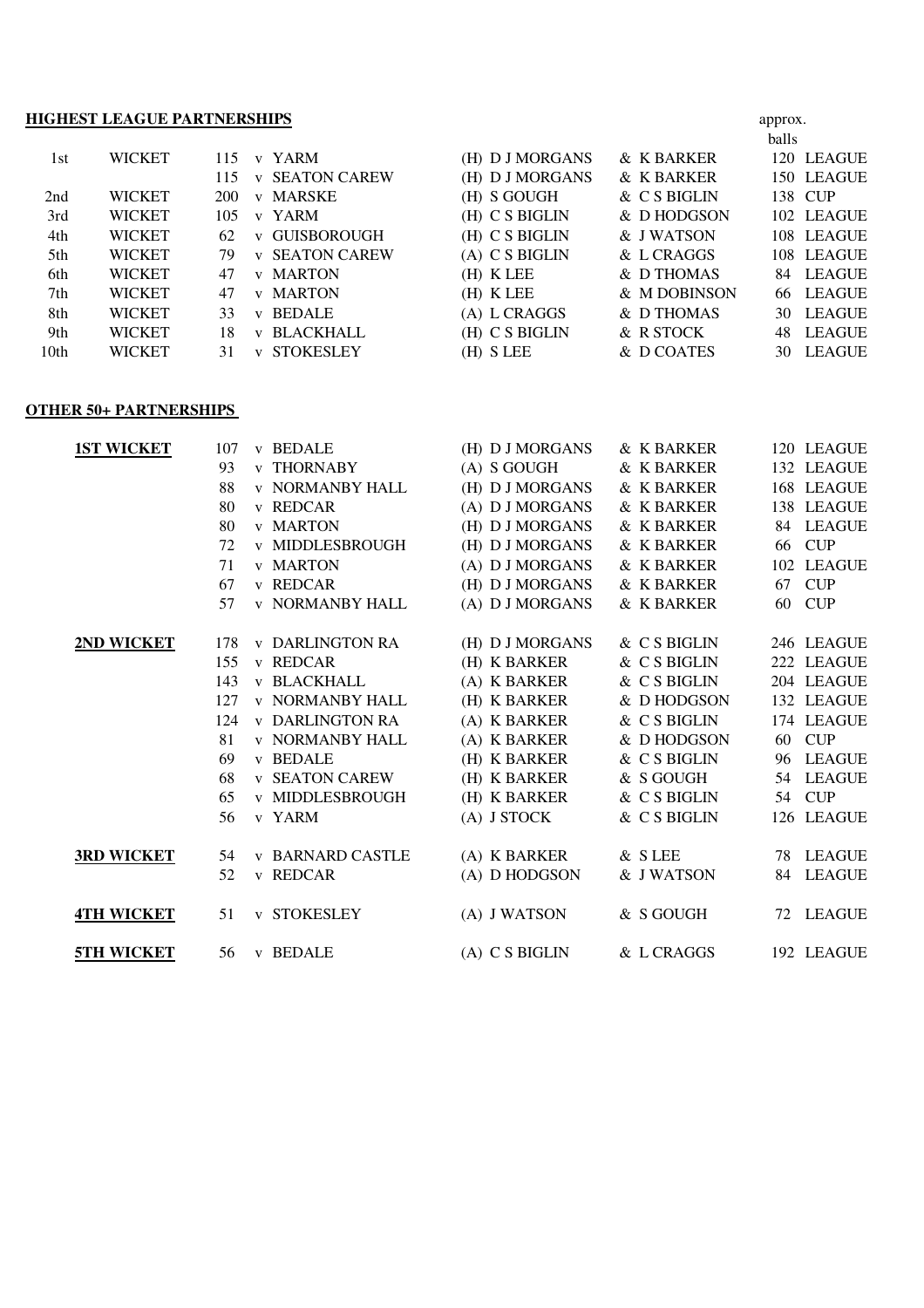## **INDIVIDUAL BOWLING**

| 5 WICKET        | <b>J STAPLETON</b> | $5 - 12$ | $\mathbf{V}$ | <b>REDCAR</b>         | (H) | <b>LEAGUE</b> |
|-----------------|--------------------|----------|--------------|-----------------------|-----|---------------|
|                 | <b>P.BUXTON</b>    | $5-29$   | $\mathbf{V}$ | <b>REDCAR</b>         | (H) | CUP           |
|                 | <b>J STAPLETON</b> | $5 - 36$ | $\mathbf{V}$ | <b>SEATON CAREW</b>   | (H) | <b>LEAGUE</b> |
|                 | <b>J STOCK</b>     | $5 - 76$ | $\mathbf{V}$ | <b>BARNARD CASTLE</b> | (A) | <b>LEAGUE</b> |
|                 |                    |          |              |                       |     |               |
| <b>4 WICKET</b> | D THOMAS           | $4 - 17$ | $\mathbf{V}$ | <b>REDCAR</b>         | (A) | <b>LEAGUE</b> |
|                 | <b>D THOMAS</b>    | $4 - 18$ | $\mathbf{V}$ | <b>BEDALE</b>         | (A) | <b>LEAGUE</b> |
|                 | <b>D COATES</b>    | $4 - 36$ | $\mathbf{V}$ | <b>STOKESLEY</b>      | (H) | <b>LEAGUE</b> |
|                 | <b>S GOUGH</b>     | $4 - 50$ | $\mathbf{V}$ | NORMANBY HALL         | (H) | <b>LEAGUE</b> |
|                 | <b>D THOMAS</b>    | $4 - 51$ | $\mathbf{V}$ | <b>DARLINGTON RA</b>  | (A) | <b>LEAGUE</b> |
|                 | <b>J STOCK</b>     | $4 - 72$ | $\mathbf{V}$ | <b>BARNARD CASTLE</b> | (H) | <b>LEAGUE</b> |
|                 |                    |          |              |                       |     |               |
| <b>3 WICKET</b> | <b>J STAPLETON</b> | $3-6$    | $\mathbf{V}$ | NORMANBY HALL         | (A) | <b>CUP</b>    |
|                 | <b>L CRAGGS</b>    | $3 - 11$ | $\mathbf{V}$ | NORMANBY HALL         | (A) | CUP           |
|                 | A DEUCHAR          | $3 - 28$ | $\mathbf{V}$ | <b>STOKESLEY</b>      | (A) | <b>LEAGUE</b> |
|                 | <b>M MORGANS</b>   | $3 - 30$ | $\mathbf{V}$ | <b>BEDALE</b>         | (A) | <b>LEAGUE</b> |
|                 | <b>M MORGANS</b>   | $3 - 31$ | $\mathbf{V}$ | <b>MARSKE</b>         | (H) | CUP           |
|                 | <b>D THOMAS</b>    | $3 - 35$ | $\mathbf{V}$ | YARM                  | (A) | <b>LEAGUE</b> |
|                 | D THOMAS           | $3 - 35$ | $\mathbf{V}$ | <b>REDCAR</b>         | (H) | <b>CUP</b>    |
|                 | <b>J STOCK</b>     | $3 - 38$ | $\mathbf{V}$ | MIDDLESBROUGH         | (H) | <b>CUP</b>    |
|                 | <b>M MORGANS</b>   | $3-40$   | $\mathbf{V}$ | <b>DARLINGTON RA</b>  | (A) | CUP           |
|                 | A DEUCHAR          | $3 - 51$ | $\mathbf{V}$ | <b>SEATON CAREW</b>   | (A) | <b>LEAGUE</b> |
|                 | <b>M MORGANS</b>   | $3 - 51$ | $\mathbf{V}$ | <b>MARTON</b>         | (A) | <b>LEAGUE</b> |
|                 | P BUXTON           | $3-45$   | $\mathbf{V}$ | NORMANBY HALL         | (H) | <b>LEAGUE</b> |
|                 | S GOUGH            | $3-67$   | $\mathbf{V}$ | YARM                  | (H) | <b>LEAGUE</b> |
|                 | <b>J STOCK</b>     | $3 - 74$ | $\mathbf{V}$ | <b>BLACKHALL</b>      | (A) | <b>LEAGUE</b> |
|                 | D THOMAS           | $3 - 88$ | $\mathbf{V}$ | <b>THORNABY</b>       | (H) | <b>LEAGUE</b> |